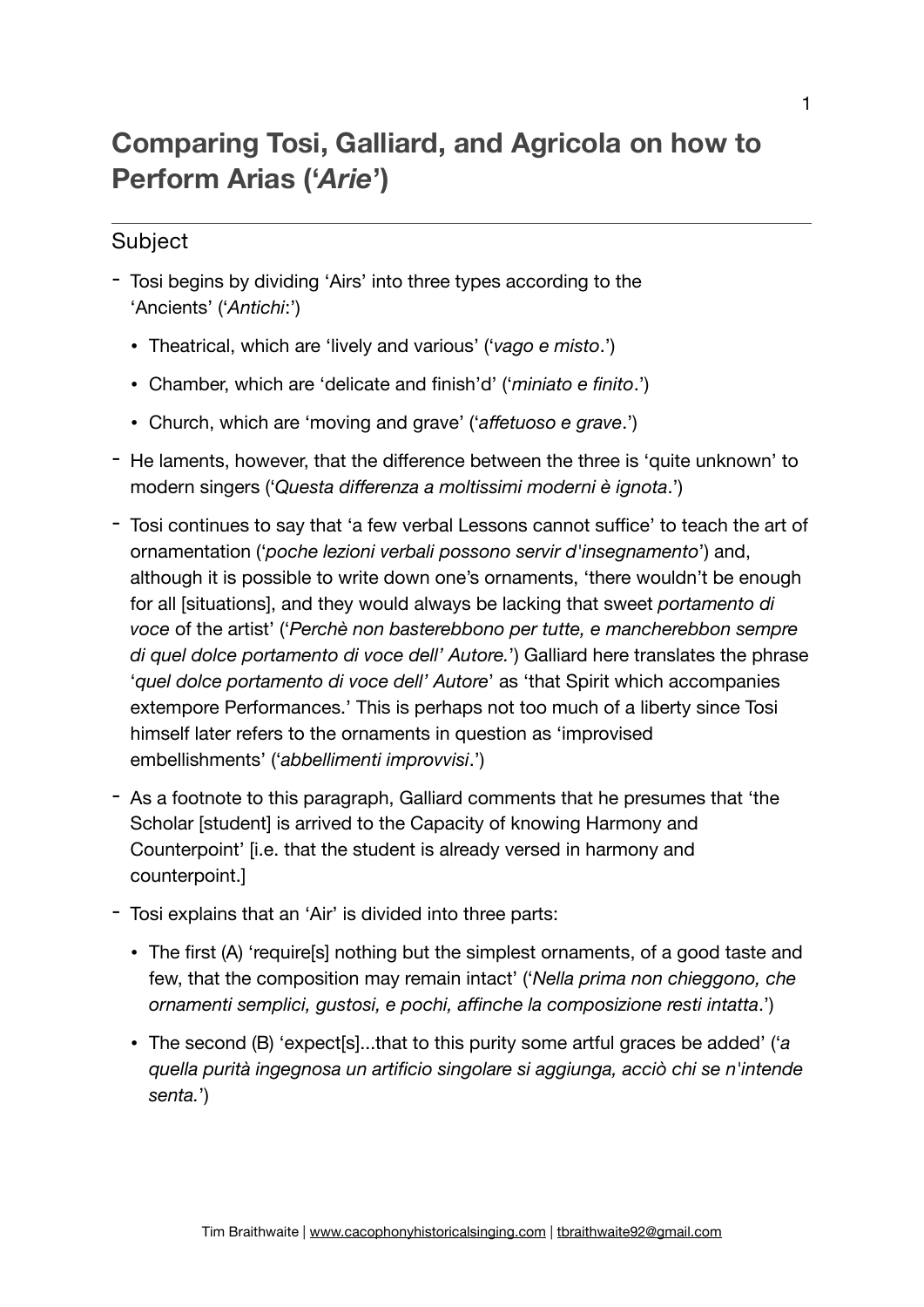- The third (A1) must be varied, for 'he that does not vary it for the better, is no great master' ('*chỉ non varia migliorando tutto quello, che cantò, non è grand' Uomo.*')
- At this point, Agricola comments that those ornaments from the second and third chapters of the book, the appoggiaturas and trills, are 'almost sufficient' ('*Nahe hinreichend*') for the performance of this first part of an aria.
- Tosi says that a student should 'repeat them [the airs] always differently' ('*chi studia a replicarle sempre diversamente*,') saying that an inventive singer 'deserves much more esteem' than a better, but less artful singer ('*mediocre Vocalista merita asai piùstima d'un migliore, che sia sterile*.')
- According to Tosi, If a singer is only accompanied by the bass (continuo) then their ornaments must be in time and consonant with the bass. If accompanied by other instruments however, the singer must be aware of their motion 'in order to avoid the errors committed by those who are ignorant...' ('*Nell' Arie a solo l'applicazione di chi studia l'artificio è solamente soggetta al Tempo, & al Basso, ma in quelle, che sono accompagnate da Strumenti, allora bisogna, che sia intenta al loro andamento ancora per evitar quegli errori, che si commettono da chi non imparò a conoscerli*.')
- As general advice, Tosi suggests that a student should not stop 'practising in private, until he is secure of committing no error in public.' ('*Il primo eforta con un savio consiglio ad errar mille volte in privato (se occorre) con sicurezza di non fallar mai in pubblico*.')
- Furthermore, a singer should sing the first rehearsal 'without any other ornaments than those which are very natural,' while nevertheless thinking about where to introduce ornaments in the next rehearsal 'so from one rehearsal to another, [the singer is] always varying for the better' ('*si cantino alla prima prova senz'altri ornamenti che naturali, con ferma intenzione, però, che si esamini nello stesso tempo colla mente il sito dove convengano gli artificiali nella seconda; Così di ripetizione in ripetizione, e di ben in meglio cangiando sempre si diventa insensibilmente un gran Cantore*.')
- Tosi's greatest complaint about the 'moderns' is their 'neglect of keeping Time, which ought to be inviolable, and not sacrificed to their beloved Passages and Divisions' ('*loro modo di cantar le Arie se n' incolpi il rigoroso precetto del Tempo, che essendo costituito dall' Intelligenza per legge inviolabile alla Professione severamente me lo proibisce; E a dire il vero, il poco conto che ne fanno per sacrificarlo al gusto insulso de' loro amati Passaggi è troppo ingiusto per tollerarlo.*')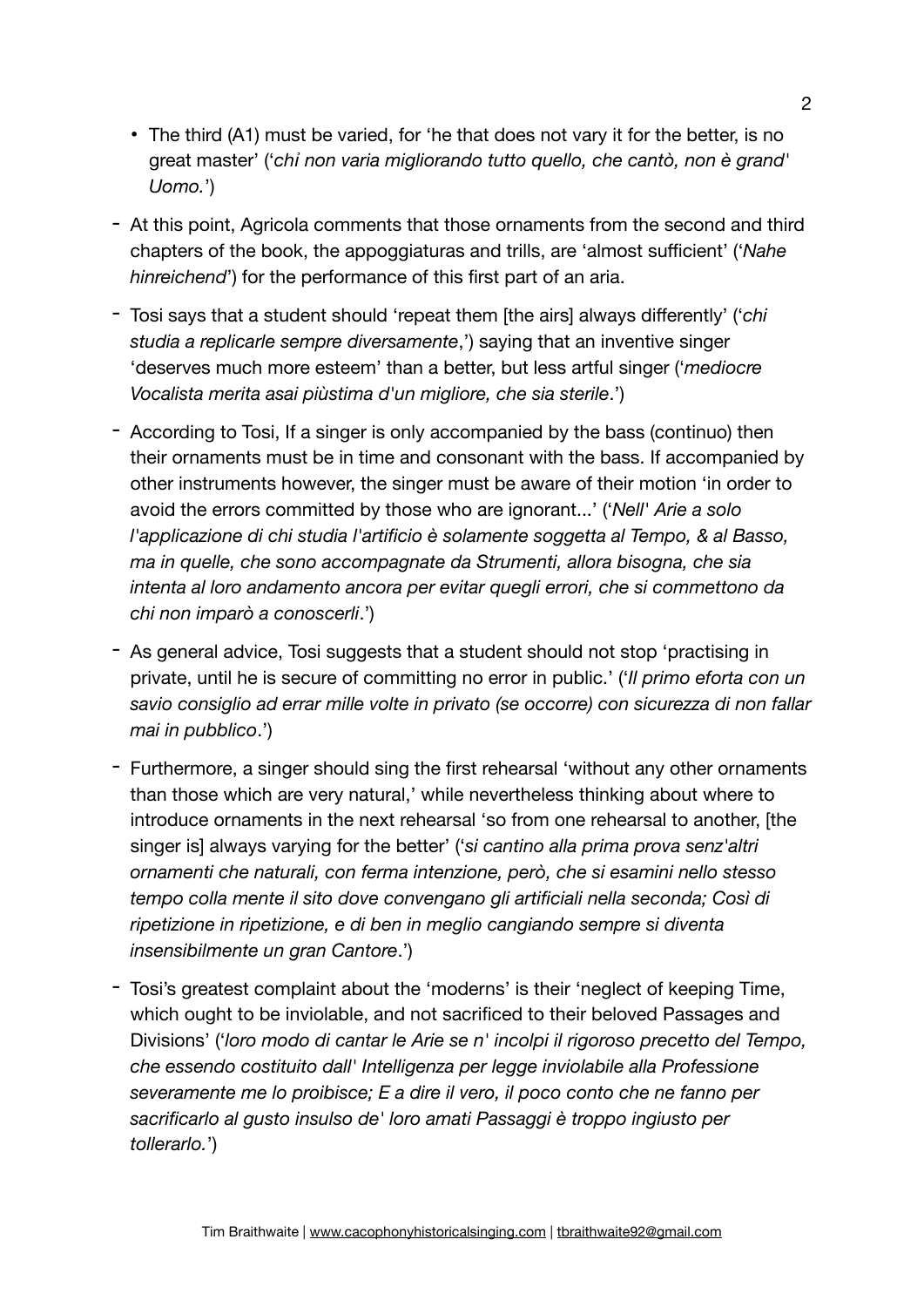- In fact, he complains about some singers 'who expect that a whole orchestra should stop' during a piece, 'to wait for their ill-grounded caprices [ornaments], learned by heart, carried from one theatre to another...' ('*Non è compatibile la debolezza di certi Vocalisti, che pretendono, che un' Orchestra intera si fermi nel più bel corso del regolato movimento dell' Arie per aspettare i loro mal fondati capricci imparati a mente per portarli da un Teatro all' altro.*..')
- Generally, Tosi's complain about 'modern' singers is that 'all their Application now is to divide and subdivide [i.e. add ornamentation] in such a Manner, that it is impossible to understand either Words, Thoughts, or Modulation, or to distinguish one *Air* from another, they singing them all so much alike' (*'non è possibile di poter più sentire, nè parole, nè pensieri, nè modulazioni, nè discernere un' Aria dall' altra a cagione di tal somiglianza*.') In this complaint, Tosi repeats the ancient cliche that 'the *Moderns* are arrived at the highest Degree of Perfection in singing to the *Ear*; and that the *Ancients* are inimitable in singing to the *Heart*' ('*i Moderni sono inarrivabili per cantare all' udito, e che gli Antichi erano inimitabili per cantare al cuore.*')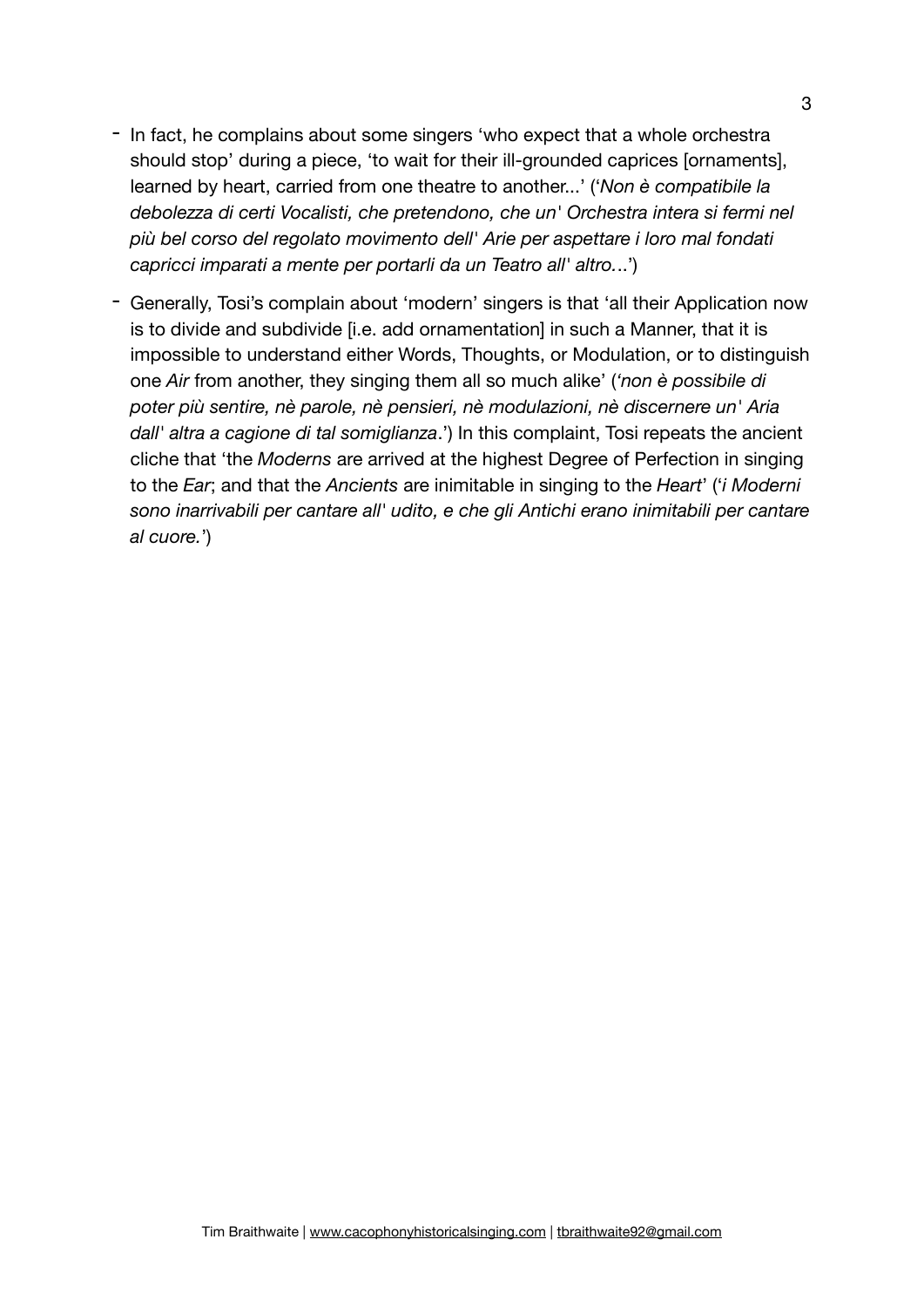## **Notes**

This small collection of summaries is designed to make wading through the dense Italian, English, and German texts easier for students of 'historically informed' singing. As such, the presentation aims to be simple and accessible, while those passages in which Tosi digresses, such as those addressing compositional practice or other more theoretical elements are omitted. While these are doubtless useful for the student of 'historically informed' singing, their inclusion would defeat the point of this summary. Links to digital reproductions of the original texts can be found below.

Pier Francesco Tosi's *Opinioni de'cantori Antichi, e Moderni* is debatably the most influential treatise on singing from the eighteenth century, being cited in works on vocal pedagogy into the present day.

Tosi (1654-1742) himself was an Italian castrato, teacher, and composer. He was employed as a church singer in Rome between 1676-1677, sang in Milan with the Cathedral choir until 1685, and was based in Genoa before traveling to London in 1693, where he found employment as a concert singer and singing teacher. Between 1701-1723 he worked as a diplomat for Emperor Joseph I, before returning to London in 1724, establishing himself a singing teacher. The emphasis on past musical practices throughout the treatise is reminiscent of much modern discourse on both a supposed 'Golden Age' as well as the 'Historically Informed' movement. Indeed, it is hardly surprising to learn that Tosi was one of the founding members of the Academy of Ancient Music in London in the 1720s.

Tosi's English translator, John Ernest Galliard (1666-1747) was a German composer and oboist active in England during the first part of the eighteenth century. As a member of the London musical scene during this period, he very likely knew Tosi personally, indeed Galliard was also a fellow founding-member of the Academy of Ancient music. If Dr. Kitchener is to be believed, George Frideric Handel himself was a significant admirer of Galliard's skill as a composer.

Johann Agricola (1720-1774,) Tosi's German translator, was a composer, organist, singing master, and conductor. In 1738, during his studies in Law at the University of Leipzig, Agricola became a pupil of Johann Sebastian Bach and, in 1741 became a pupil of Johann Joachim Quantz. In 1772, Charles Burney described Agricola as 'the best organ-player in Berlin, and the best singing master in Germany.'